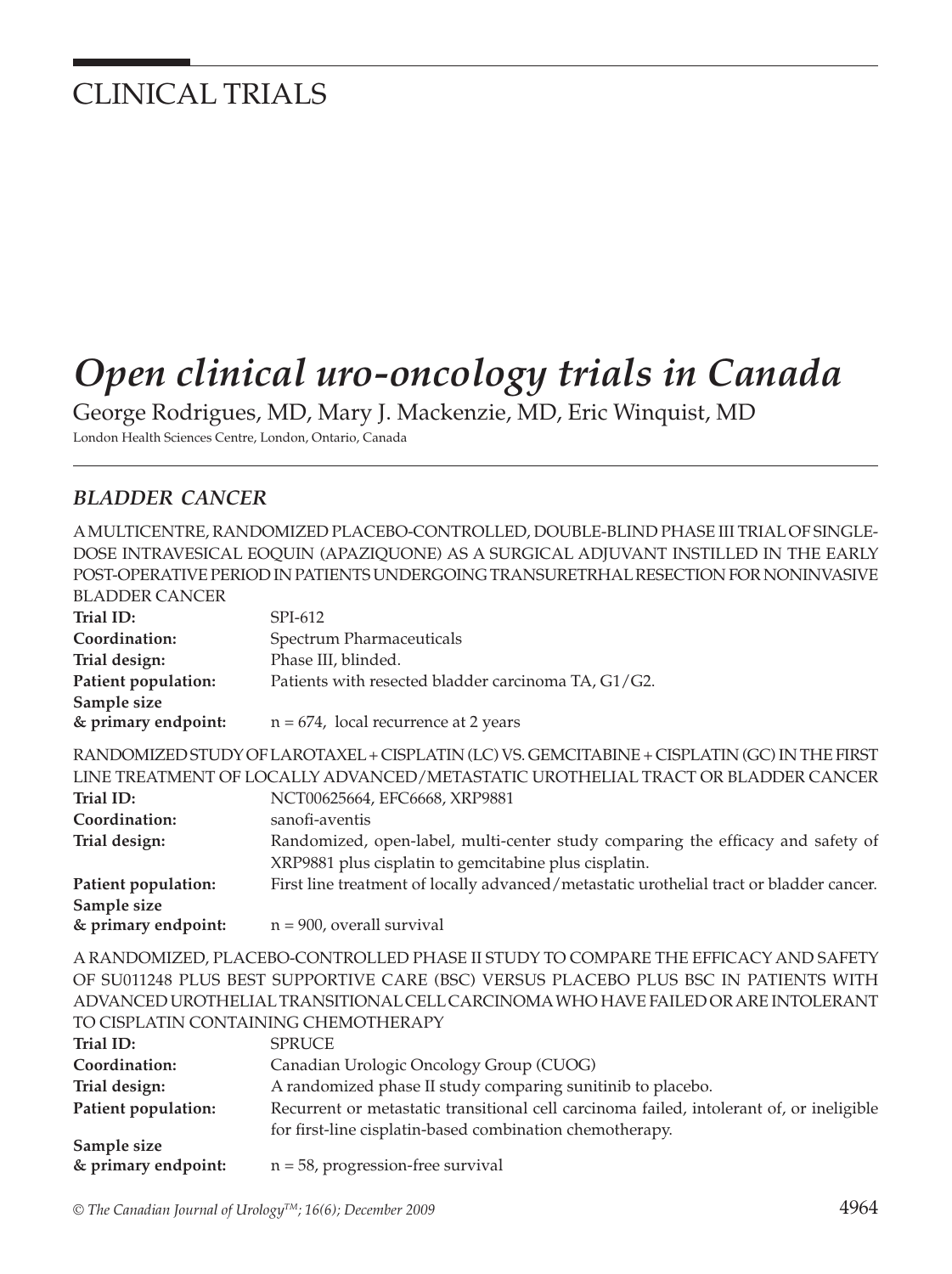|                                                                      | A MULTI-INSTITUTIONAL PHASE II STUDY OF SINGLE AGENT ABI-007 AS SECOND LINE THERAPY IN |  |
|----------------------------------------------------------------------|----------------------------------------------------------------------------------------|--|
| PATIENTS WITH ADVANCED TRANSITIONAL CELL CARCINOMA OF THE UROTHELIUM |                                                                                        |  |
| Coordination:                                                        | Canadian Urologic Oncology Group (CUOG)                                                |  |
| Trial design:                                                        | A phase II study investigating ABI-007 (Abraxane®).                                    |  |
| Patient population:                                                  | Recurrent or metastatic transitional cell carcinoma failed first-line cisplatin-based  |  |
|                                                                      | combination chemotherapy.                                                              |  |
| Sample size                                                          |                                                                                        |  |
| & primary endpoint:                                                  | $n = 22$ , objective response rate                                                     |  |

# *PROSTATE ADENOCARCINOMA*

#### *LOCALIZED PROSTATE CANCER*

#### *Low Risk*

| A PHASE III STUDY OF ACTIVE SURVEILLANCE THERAPY AGAINST RADICAL TREATMENT IN PATIENTS |                                                                                               |  |
|----------------------------------------------------------------------------------------|-----------------------------------------------------------------------------------------------|--|
| DIAGNOSED WITH FAVORABLE RISK PROSTATE CANCER (START)                                  |                                                                                               |  |
| Trial ID:                                                                              | NCIC CTG PR11                                                                                 |  |
| Coordination:                                                                          | National Cancer Institute of Canada Clinical Trials Group (NCIC CTG)                          |  |
| Trial design:                                                                          | A phase III study comparing radical prostatectomy or radical radiotherapy at the              |  |
|                                                                                        | time of initial diagnosis to active surveillance and selective intervention based on          |  |
|                                                                                        | pre-specified biochemical, histological or clinical criteria.                                 |  |
| Patient population:                                                                    | Suitable candidates for radical prostatectomy or radiotherapy. No previous treatment          |  |
|                                                                                        | for prostate cancer for greater than 6 months. Favorable risk as defined by the following:    |  |
|                                                                                        | clinical stage T1b, T1c, T2a or T2b, surgical Gleason score $\lt= 6$ , PSA $\lt= 10.0$ ng/ml. |  |
| Sample size                                                                            |                                                                                               |  |
| & primary endpoint:                                                                    | $n = 2130$ , disease specific survival                                                        |  |

### *Intermediate Risk*

A PHASE III PROSPECTIVE RANDOMIZED TRIAL OF DOSE-ESCALATED RADIOTHERAPY WITH OR WITHOUT SHORT TERM ANDROGEN DEPRIVATION THERAPY FOR PATIENTS WITH INTERMEDIATE RISK PROSTATE CANCER

| Trial ID:           | <b>RTOG 0815</b>                                                                                                                                           |
|---------------------|------------------------------------------------------------------------------------------------------------------------------------------------------------|
| Coordination:       | Radiation Therapy Oncology Group (RTOG)                                                                                                                    |
| Trial design:       | A randomized controlled trial to demonstrate an overall survival (OS) advantage for the                                                                    |
|                     | addition of short term (6 months) ADT versus no additional ADT in the context of dose<br>escalated RT for patients with intermediate risk prostate cancer. |
| Sample size         |                                                                                                                                                            |
| & primary endpoint: | $n = 1520$ , overall survival                                                                                                                              |
|                     | PROSTATE FRACTIONATED IRRADIATION TRIAL (PROFIT)                                                                                                           |
| Coordination:       | Ontario Clinical Oncology Group (OCOG)                                                                                                                     |
| Trial design:       | A phase III study assessing the relative efficacy of dose-escalated radiation therapy (78 Gy                                                               |
|                     | in 39 fractions) versus a hypofractionated course of radiation (6000 Gy in 20 fractions).                                                                  |
| Patient population: | Intermediate-risk prostate cancer.                                                                                                                         |
| Sample size         |                                                                                                                                                            |
| & primary endpoint: | $n = 1204$ , biochemical (PSA) failure                                                                                                                     |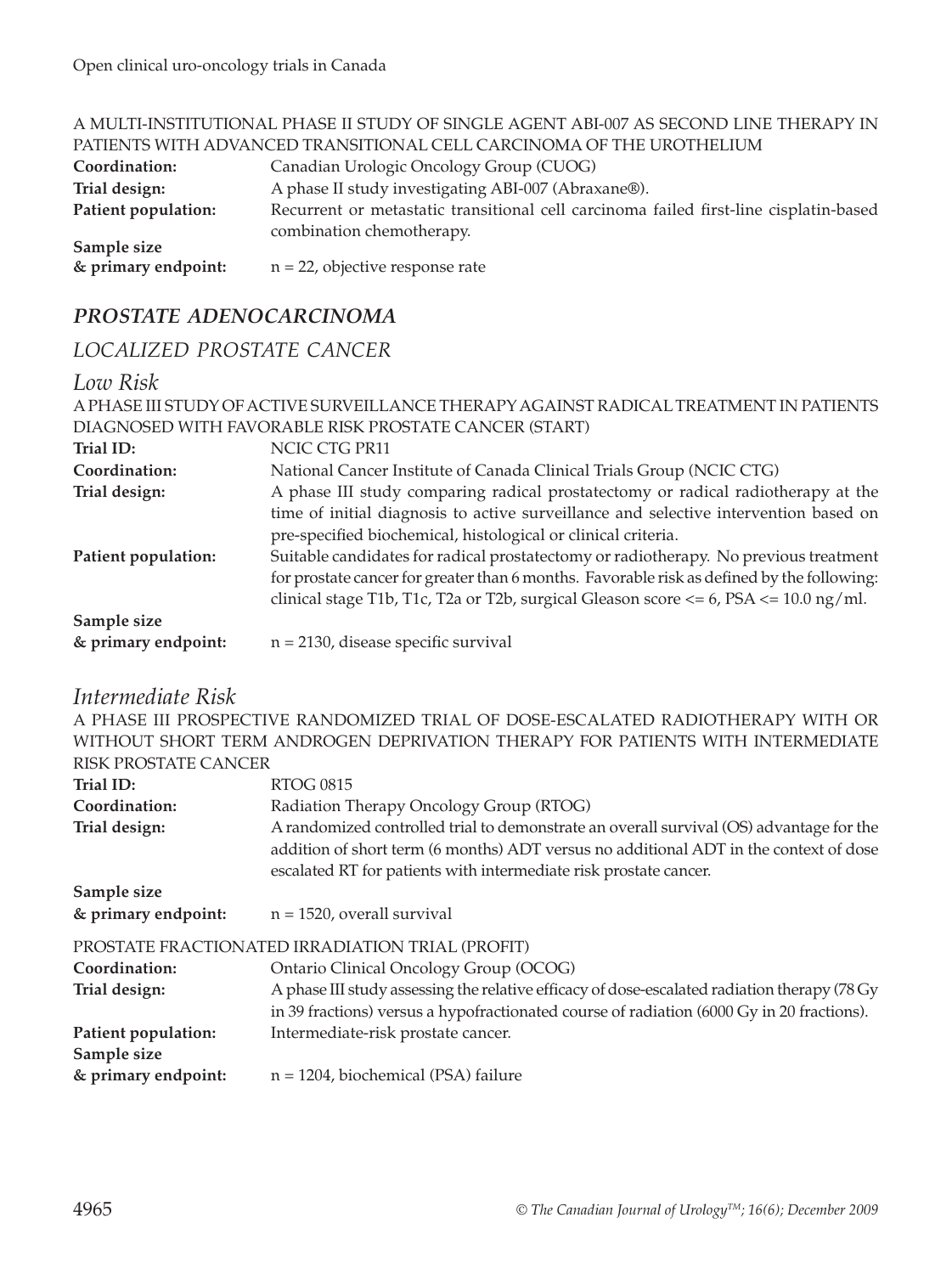*High Risk*

|                                                                                   | RANDOMIZED PHASE III STUDY OF NEO-ADJUVANT DOCETAXEL AND ANDROGEN DEPRIVATION    |  |
|-----------------------------------------------------------------------------------|----------------------------------------------------------------------------------|--|
| PRIOR TO RADICAL PROSTATECTOMY VERSUS IMMEDIATE RADICAL PROSTATECTOMY IN PATIENTS |                                                                                  |  |
| WITH HIGH-RISK, CLINICALLY LOCALIZED PROSTATE CANCER                              |                                                                                  |  |
| Trial ID:                                                                         | NCIC PRC3                                                                        |  |
| Coordination:                                                                     | Intergroup (Cancer and Leukemia Group B)                                         |  |
| Trial design:                                                                     | A phase III comparison of neoadjuvant chemohormonal therapy with goserelin or    |  |
|                                                                                   | leuprolide for 18-24 weeks with docetaxel IV every 3 weeks for up to six courses |  |
|                                                                                   | followed by radical prostatectomy with staging pelvic lymphadenectomy versus     |  |
|                                                                                   | radical prostatectomy with staging lymphadenectomy alone.                        |  |
| Patient population:                                                               | High-risk prostate cancer.                                                       |  |
| Sample size                                                                       |                                                                                  |  |
| & primary endpoint:                                                               | $n = 750$ , 3 year biochemical progression-free survival                         |  |
|                                                                                   |                                                                                  |  |

#### *POST-RADICAL PROSTATECTOMY*

|                     | RADICALS: RADIOTHERAPY AND ANDROGEN DEPRIVATION IN COMBINATION AFTER LOCAL SURGERY |
|---------------------|------------------------------------------------------------------------------------|
| Trial ID:           | NCIC PR13                                                                          |
| Coordination:       | Intergroup (MRC)                                                                   |
| Trial design:       | Phase III clinical trial with randomizations both for radiotherapy timing, and for |
|                     | hormone treatment duration.                                                        |
| Patient population: | Men who have undergone radical prostatectomy for prostatic adenocarcinoma within   |
|                     | 3 months, post-operative serum PSA less than 0.4 ng/ml. Uncertainty in the opinion |
|                     | of the physician and patient regarding the need for immediate post-operative RT.   |
| Sample size         |                                                                                    |
| & primary endpoint: | $n = 5100$ , disease free survival                                                 |

#### *BIOCHEMICALLY RELAPSED PROSTATE CANCER*

| A MULTICENTER CLINICAL STUDY OF THE SONABLATE® 500 (SB-500) FOR THE TREATMENT OF LOCALLY |                                                                                           |
|------------------------------------------------------------------------------------------|-------------------------------------------------------------------------------------------|
| RECURRENT PROSTATE CANCER WITH HIFU                                                      |                                                                                           |
| Trial ID:                                                                                | <b>FSI-003</b>                                                                            |
| Coordination:                                                                            | Focus Surgery Inc.                                                                        |
| Trial design:                                                                            | Single arm phase II.                                                                      |
| Patient population:                                                                      | Men with locally recurrent prostate cancer following external beam irradiation.           |
| Sample size                                                                              |                                                                                           |
| & primary endpoint:                                                                      | $n = 202$ , absence of biochemical failure and negative prostate biopsy rate at 12 months |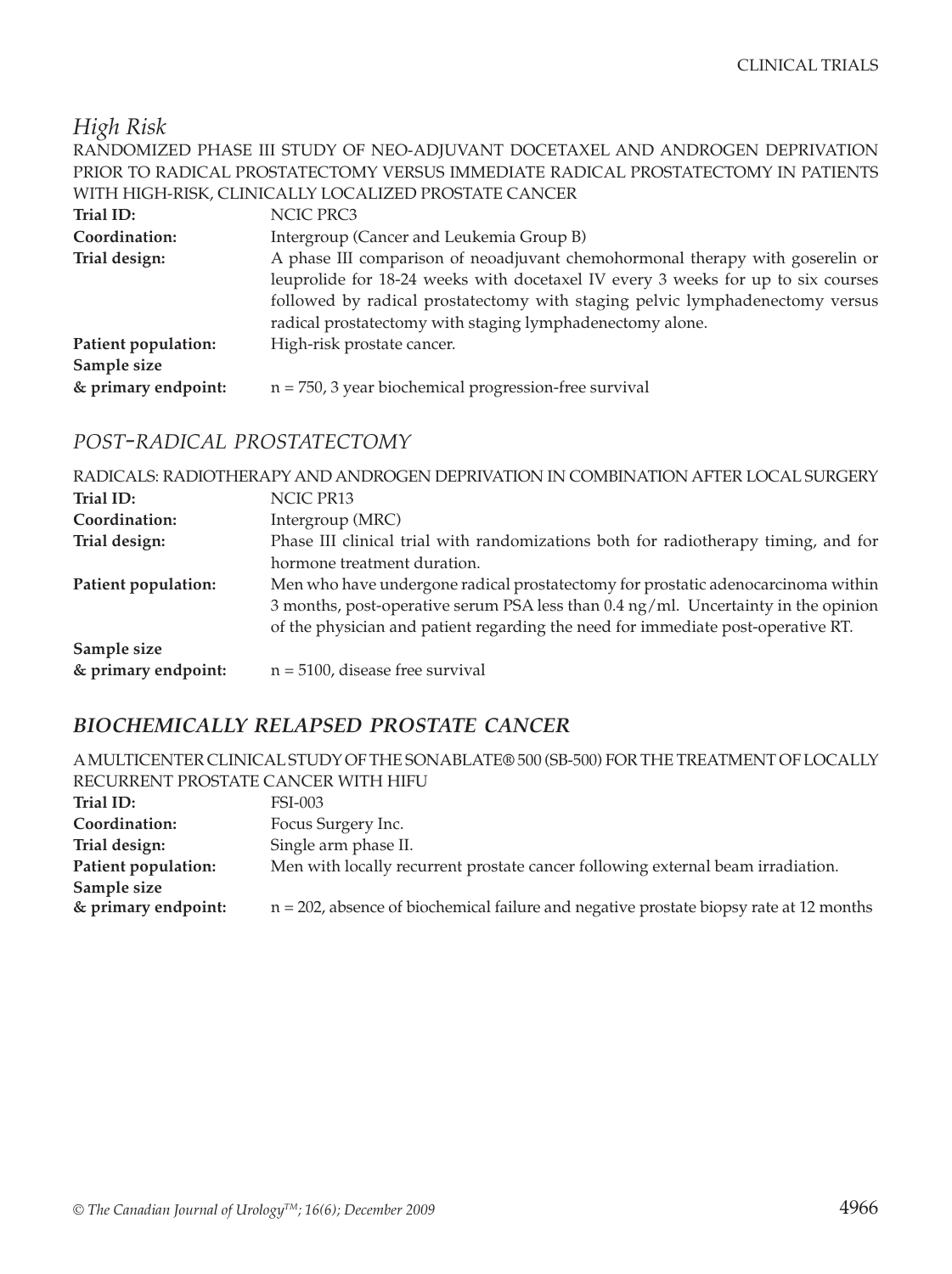| A RANDOMIZED COMPARISON OF IMMEDIATE VERSUS DEFERRED ANDROGEN DEPRIVATION THERAPY<br>USING GOSERELIN FOR RECURRENT PROSTATE CANCER AFTER RADICAL RADIOTHERAPY |                                                                                                                                                                          |
|---------------------------------------------------------------------------------------------------------------------------------------------------------------|--------------------------------------------------------------------------------------------------------------------------------------------------------------------------|
| Trial ID:                                                                                                                                                     | <b>ELAAT</b>                                                                                                                                                             |
| Coordination:                                                                                                                                                 | <b>OCOG</b>                                                                                                                                                              |
| Trial design:                                                                                                                                                 | A phase III trial comparing immediate to deferred androgen deprivation therapy.                                                                                          |
| Patient population:                                                                                                                                           | Patients who have undergone prior radical radiation for prostate cancer and are now                                                                                      |
|                                                                                                                                                               | experiencing a biochemical recurrence.                                                                                                                                   |
| Sample size                                                                                                                                                   |                                                                                                                                                                          |
| & primary endpoint:                                                                                                                                           | $n = 1100$ , time to androgen independent disease                                                                                                                        |
|                                                                                                                                                               |                                                                                                                                                                          |
|                                                                                                                                                               | MULTICENTRE, DOUBLE-BLIND STUDY COMPARING 0.5 MG DUTASTERIDE VS PLACEBO DAILY IN MEN                                                                                     |
|                                                                                                                                                               | RECEIVING INTERMITTENT ANDROGEN ABLATION THERAPY FOR PROSTATE CANCER                                                                                                     |
| Trial ID:                                                                                                                                                     | <b>AVIAS/DUT 104923</b>                                                                                                                                                  |
| Coordination:                                                                                                                                                 | CURC/CUOG                                                                                                                                                                |
| Trial design:                                                                                                                                                 | Randomized double-blind placebo-controlled phase II.                                                                                                                     |
| Patient population:                                                                                                                                           | Men with rising PSA after treatment for localized prostate cancer.                                                                                                       |
| Sample size                                                                                                                                                   |                                                                                                                                                                          |
| & primary endpoint:                                                                                                                                           | $n = 125$ , time to $PSA > 5$ ng/l in the off treatment interval during intermittent androgen                                                                            |
|                                                                                                                                                               | ablation therapy.                                                                                                                                                        |
|                                                                                                                                                               |                                                                                                                                                                          |
|                                                                                                                                                               | A RANDOMIZED, DOUBLE-BLIND, MULTICENTRE PHASE II CONTROLLED TRIAL ASSESSING ZACTIMA<br>(VANDETANIB) AGAINST PLACEBO IN PROLONGING THE OFF-TREATMENT INTERVAL IN PROSTATE |
|                                                                                                                                                               |                                                                                                                                                                          |
|                                                                                                                                                               | CANCER SUBJECTS UNDERGOING INTERMITTENT ANDROGEN DEPRIVATION HORMONAL THERAPY                                                                                            |
| Trial ID:                                                                                                                                                     | ZENITH/D4200L00010                                                                                                                                                       |
| Coordination:                                                                                                                                                 | CURC/CUOG                                                                                                                                                                |
| Trial design:                                                                                                                                                 | Randomized double-blind placebo-controlled phase II.                                                                                                                     |
| Patient population:                                                                                                                                           | Men with rising PSA after treatment for localized prostate cancer.                                                                                                       |
| Sample size                                                                                                                                                   |                                                                                                                                                                          |
| & primary endpoint:                                                                                                                                           | $n = 100$ , PSA > 5 ng/l by 52 weeks in the off treatment interval during intermittent                                                                                   |
|                                                                                                                                                               | androgen ablation therapy.                                                                                                                                               |
|                                                                                                                                                               | PHASE II TRIAL OF MAXIMUM ANDROGEN BLOCKADE (MAB) DOSE ESCALATION FROM 50 MG TO                                                                                          |
|                                                                                                                                                               | 150 MG BICALUTAMIDE (CASODEX) FOR BIOCHEMICAL FAILURE IN PROSTATE CANCER PATIENTS.                                                                                       |
| Trial ID:                                                                                                                                                     | CHICS/D6876L00008                                                                                                                                                        |
| Coordination:                                                                                                                                                 | CURC/CUOG                                                                                                                                                                |
| Trial design:                                                                                                                                                 | Randomized double-blind placebo-controlled phase II.                                                                                                                     |
| Patient population:                                                                                                                                           | Men with rising PSA despite MAB treatment with bicalutamide 50 mg daily.                                                                                                 |
| Sample size                                                                                                                                                   |                                                                                                                                                                          |
| & primary endpoint:                                                                                                                                           | $n = 100$ , 50% reduction in PSA from baseline.                                                                                                                          |
|                                                                                                                                                               |                                                                                                                                                                          |
|                                                                                                                                                               | A PHASE II TRIAL OF SHORT-TERM ANDROGEN DEPRIVATION WITH PELVIC LYMPH NODE OR PROSTATE                                                                                   |
|                                                                                                                                                               | BED ONLY RADIOTHERAPY (SPPORT) IN PROSTATE CANCER PATIENTS WITH A RISING PSA AFTER                                                                                       |
| RADICAL PROSTATECTOMY                                                                                                                                         |                                                                                                                                                                          |
| Trial ID:                                                                                                                                                     | <b>RTOG 0534</b>                                                                                                                                                         |
| Coordination:                                                                                                                                                 | <b>RTOG</b>                                                                                                                                                              |
| Trial design:                                                                                                                                                 | Phase II comparing radiotherapy alone to radiotherapy with short-term androgen deprivation.                                                                              |
| Patient population:                                                                                                                                           | Males who have undergone radical prostatectomy, followed by PSA rise to $> 0.2$ ng/ml.                                                                                   |
| Sample size                                                                                                                                                   |                                                                                                                                                                          |
| & primary endpoint:                                                                                                                                           | $n = 1764$ , 5-year freedom from progression                                                                                                                             |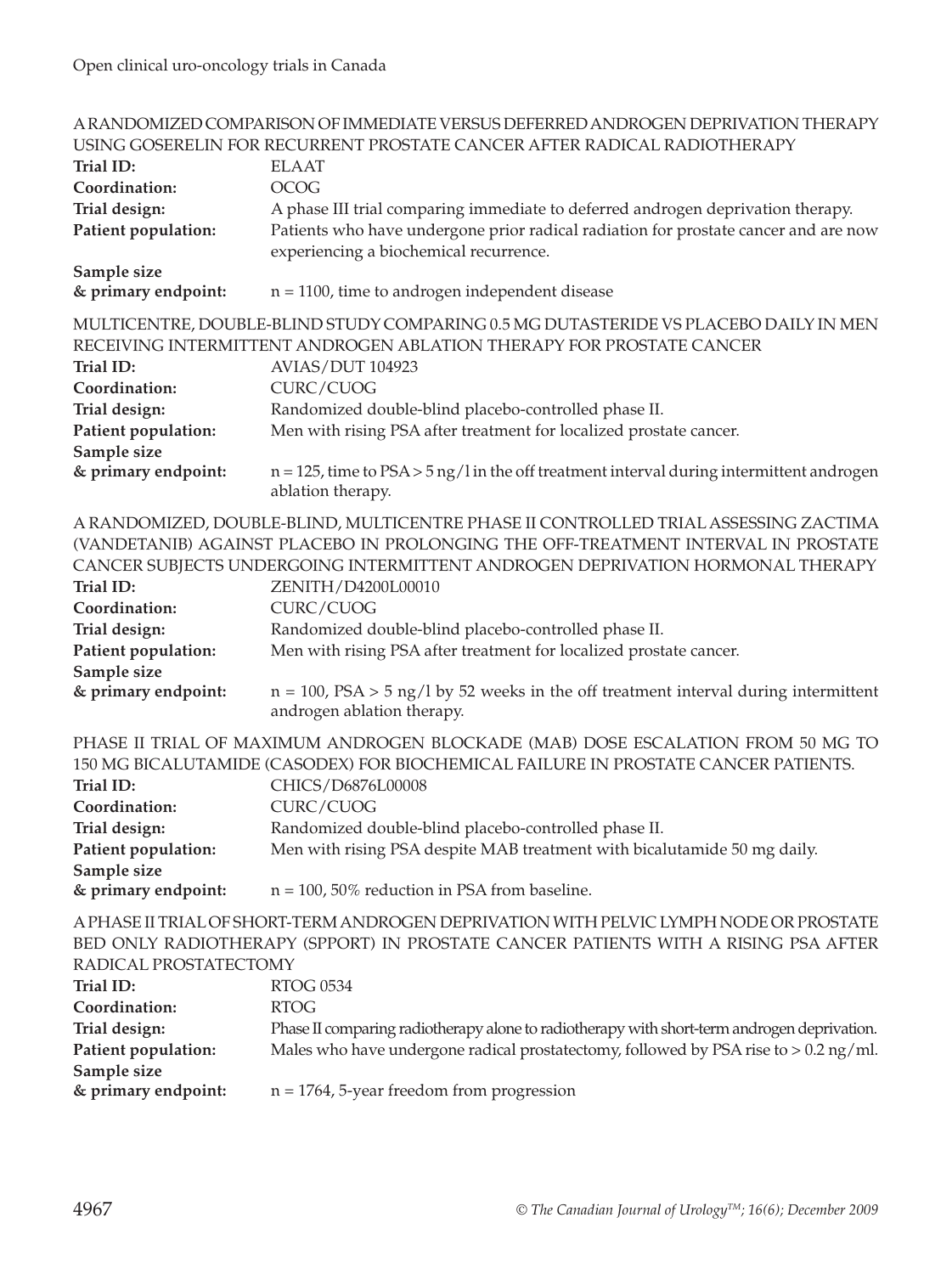#### A STUDY OF ANDROGEN DEPRIVATION WITH LEUPROLIDE, +/- DOCETAXEL FOR CLINICALLY ASYMPTOMATIC PROSTATE CANCER SUBJECTS WITH A RISING PSA **Trial ID:** XRP6976J/3503 **Coordination:** sanofi-aventis **Trial design:** A phase III comparison of androgen deprivation with or without docetaxel in men with rising PSA followed by radical prostatectomy. **Patient population:** No metastases and PSA doubling time  $\leq$  9 months **Sample size**

#### **& primary endpoint:** n = 412, progression-free survival

#### *METASTATIC PROSTATE CANCER*

A RANDOMIZED, DOUBLE-BLIND, PLACEBO-CONTROLLED PHASE III STUDY OF EARLY VERSUS STANDARD ZOLEDRONIC ACID TO PREVENT SKELETAL RELATED EVENTS IN MEN WITH PROSTATE CANCER METASTATIC TO BONE Trial ID: NCIC PRC2 **Coordination:** Intergroup (Cancer and Leukemia Group B) **Trial design:** A phase III study comparing treatment with zoledronic acid at the time of initiation of androgen deprivation therapy for metastatic prostate cancer to treatment at time of progression to hormone-refractory disease. **Patient population:** Metastatic prostate cancer with at least one bone metastasis by radiographic imaging receiving androgen deprivation therapy. **Sample size & primary endpoint:**  $n = 680$ , time to first skeletal related event

#### *CASTRATE RESISTANT PROSTATE CANCER*

A PHASE III TRIAL OF ZD4054 (ENDOTHELIN A ANTAGONIST) IN NON-METASTATIC HORMONE RESISTANT PROSTATE CANCER

| Trial ID:           | ENTHUSE M0/D4320C00015                                                       |
|---------------------|------------------------------------------------------------------------------|
| Coordination:       | AstraZeneca                                                                  |
| Trial design:       | Placebo controlled phase III randomized                                      |
| Patient population: | HRPC with rising PSA after surgical or medical castration but no evidence of |
|                     | metastases.                                                                  |
| Sample size         |                                                                              |
| & primary endpoint: | 1,500, progression-free survival                                             |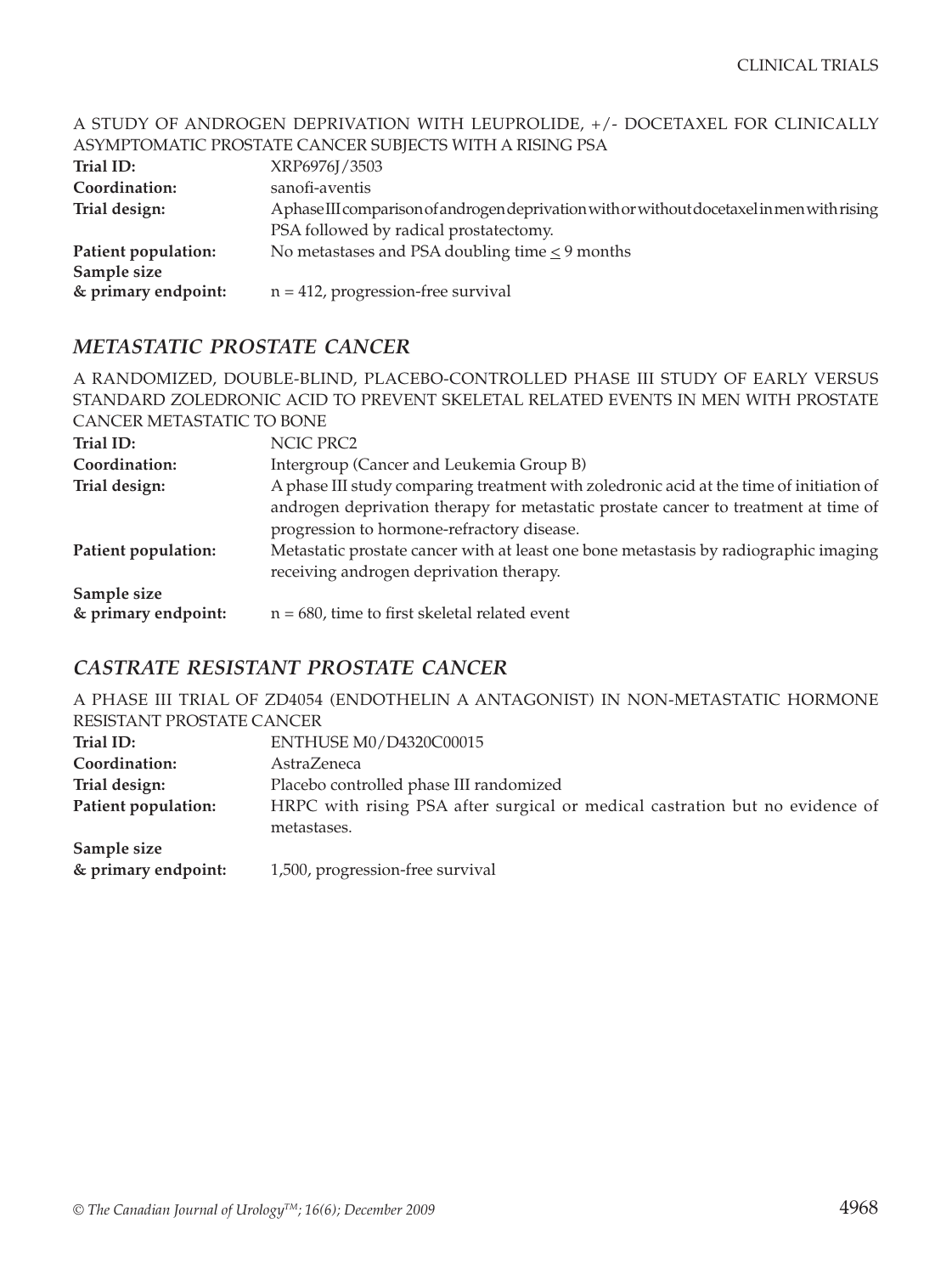#### A PHASE III, RANDOMIZED, DOUBLE-BLIND, PLACEBO-CONTROLLED STUDY OF ABIRATERONE ACETATE (CB7630) PLUS PREDNISONE IN ASYMPTOMATIC OR MILDLY SYMPTOMATIC PATIENTS WITH METASTATIC CASTRATION RESISTANT PROSTATE CANCER

| Trial ID:                                                                          | COU-AA-302                                                                             |  |
|------------------------------------------------------------------------------------|----------------------------------------------------------------------------------------|--|
| Coordination:                                                                      | Cougar Biotechnology, Inc.                                                             |  |
| Trial design:                                                                      | Randomized double-blind placebo-controlled phase III                                   |  |
| Patient population:                                                                | Men with minimally symptomatic metastatic castration resistant prostate cancer and     |  |
|                                                                                    | no prior cytotoxic chemotherapy.                                                       |  |
| Sample size                                                                        |                                                                                        |  |
| & primary endpoint:                                                                | $n = 1000$ , overall survival and progression-free survival                            |  |
|                                                                                    | A PHASE III, RANDOMIZED, DOUBLE-BLIND, PLACEBO-CONTROLLED STUDY TO ASSESS THE EFFICACY |  |
|                                                                                    | AND SAFETY OF 10 MG ZD4054 IN COMBINATION WITH DOCETAXEL IN COMPARISON WITH DOCETAXEL  |  |
|                                                                                    | IN PATIENTS WITH METASTATIC HORMONE-RESISTANT PROSTATE CANCER                          |  |
| Trial ID:                                                                          | ENTHUSE M1C/D4320C00033                                                                |  |
| Coordination:                                                                      | AstraZeneca                                                                            |  |
| Trial design:                                                                      | Placebo controlled phase III trial                                                     |  |
| Patient population:                                                                | Metastatic HRPC                                                                        |  |
| Sample size                                                                        |                                                                                        |  |
| & primary endpoint:                                                                | $n = 1044$ , overall survival                                                          |  |
|                                                                                    | A MULTICENTRE, RANDOMIZED, DOUBLE-BLIND STUDY COMPARING THE EFFICACY AND SAFETY OF     |  |
|                                                                                    | AFLIBERCEPT VERSUS PLACEBO EVERY 3 WEEKS IN PATIENTS TREATED WITH DOCETAXEL/PREDNISONE |  |
|                                                                                    | FOR METASTATIC ANDROGEN INDEPENDENT PROSTATE CANCER                                    |  |
| Trial ID:                                                                          | VENICE/EFC6546                                                                         |  |
| Coordination:                                                                      | sanofi-aventis                                                                         |  |
| Trial design:                                                                      | A phase III study comparing the addition of aflibercept to standard docetaxel/         |  |
|                                                                                    | prednisone.                                                                            |  |
| Patient population:                                                                | Metastatic hormone-refractory prostate cancer and no prior palliative chemotherapy.    |  |
| Sample size                                                                        |                                                                                        |  |
| & primary endpoint:                                                                | $n = 1200$ , overall survival                                                          |  |
| A PHASE II STUDY OF SU011248 FOR MAINTENACE THERAPY IN HORMONE REFRACTORY PROSTATE |                                                                                        |  |
| CANCER AFTER FIRST LINE CHEMOTHERAPY                                               |                                                                                        |  |
| Trial ID:                                                                          | SMART/TBCC-0707001                                                                     |  |
| Coordination:                                                                      | <b>Tom Baker Cancer Centre</b>                                                         |  |
| Trial design:                                                                      | Phase II.                                                                              |  |
| Patient population:                                                                | Patients with HRPC in remission after docetaxel.                                       |  |
| Sample size                                                                        |                                                                                        |  |
| & primary endpoint:                                                                | $n = 30$ , progression-free survival                                                   |  |